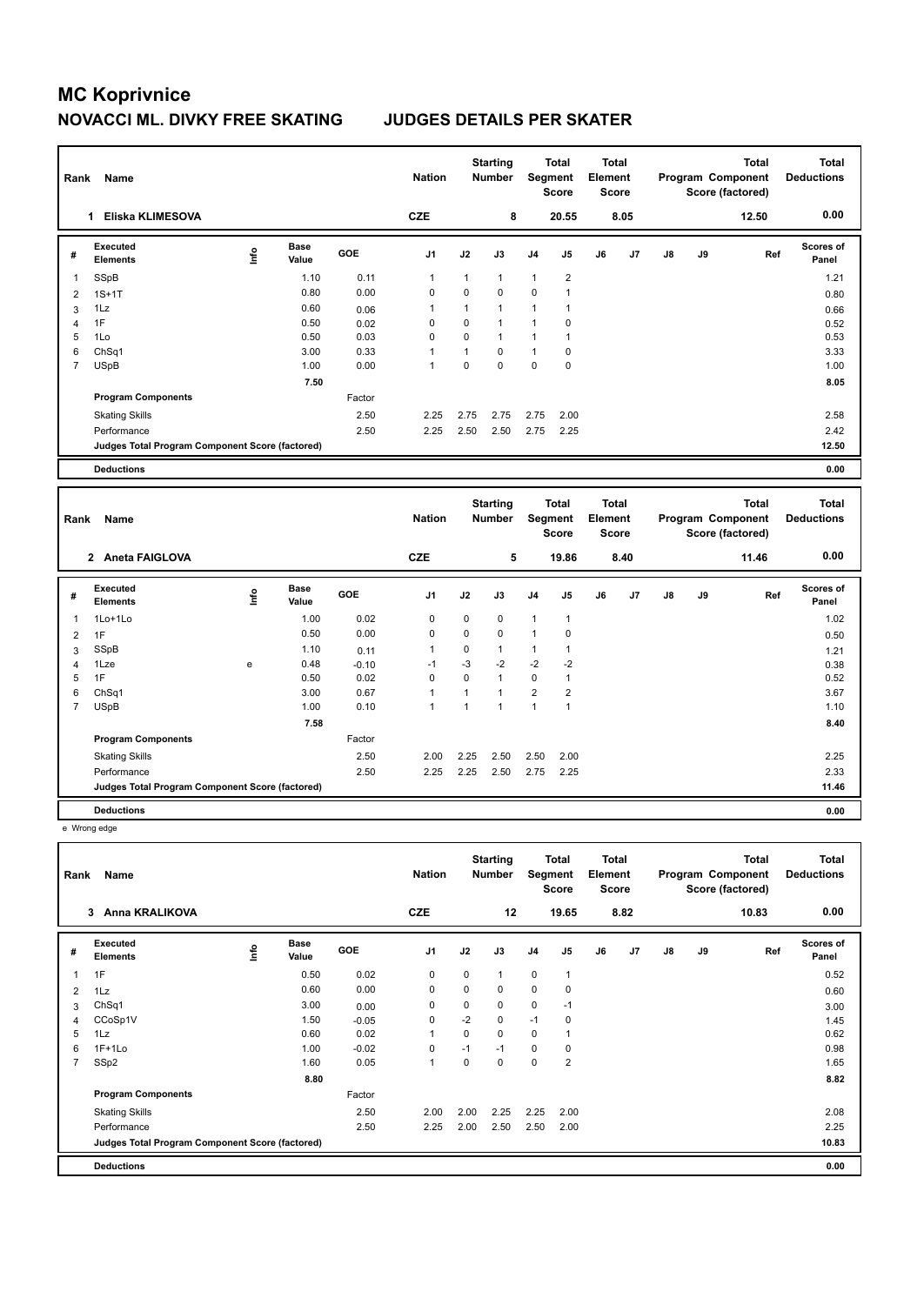| Rank           | Name                                            |         |                      |            | <b>Nation</b>  |      | <b>Starting</b><br><b>Number</b> | Segment        | Total<br><b>Score</b> | Total<br>Element<br><b>Score</b> |                |               |    | <b>Total</b><br>Program Component<br>Score (factored) | <b>Total</b><br><b>Deductions</b> |
|----------------|-------------------------------------------------|---------|----------------------|------------|----------------|------|----------------------------------|----------------|-----------------------|----------------------------------|----------------|---------------|----|-------------------------------------------------------|-----------------------------------|
|                | Alexandra MATUSIKOVA<br>4                       |         |                      |            | <b>CZE</b>     |      | 9                                |                | 17.17                 |                                  | 7.59           |               |    | 9.58                                                  | 0.00                              |
| #              | Executed<br><b>Elements</b>                     | ۴       | <b>Base</b><br>Value | <b>GOE</b> | J <sub>1</sub> | J2   | J3                               | J <sub>4</sub> | J <sub>5</sub>        | J6                               | J <sub>7</sub> | $\mathsf{J}8$ | J9 | Ref                                                   | <b>Scores of</b><br>Panel         |
| 1              | SSp2                                            |         | 1.60                 | $-0.16$    | $-1$           | $-1$ | $-1$                             | $-1$           | $-1$                  |                                  |                |               |    |                                                       | 1.44                              |
| 2              | Ch <sub>Sq1</sub>                               |         | 3.00                 | 0.00       | 0              | 0    | 0                                | $\mathbf 0$    | 0                     |                                  |                |               |    |                                                       | 3.00                              |
| 3              | 1S                                              |         | 0.40                 | 0.00       | 0              | 0    | 0                                | $\mathbf 0$    | 0                     |                                  |                |               |    |                                                       | 0.40                              |
| 4              | $1$ Lo $+1$ Lo $<$                              | $\prec$ | 0.90                 | $-0.15$    | $-3$           | $-3$ | $-3$                             | $-2$           | -3                    |                                  |                |               |    |                                                       | 0.75                              |
| 5              | 1Lz                                             |         | 0.60                 | $-0.10$    | $-1$           | $-2$ | $-2$                             | $-2$           | $-1$                  |                                  |                |               |    |                                                       | 0.50                              |
| 6              | <b>USpB</b>                                     |         | 1.00                 | 0.00       | 0              | 0    | 0                                | $\mathbf 0$    | 0                     |                                  |                |               |    |                                                       | 1.00                              |
| $\overline{7}$ | 1F                                              |         | 0.50                 | 0.00       | 0              | 0    | 0                                | 0              | 0                     |                                  |                |               |    |                                                       | 0.50                              |
|                |                                                 |         | 8.00                 |            |                |      |                                  |                |                       |                                  |                |               |    |                                                       | 7.59                              |
|                | <b>Program Components</b>                       |         |                      | Factor     |                |      |                                  |                |                       |                                  |                |               |    |                                                       |                                   |
|                | <b>Skating Skills</b>                           |         |                      | 2.50       | 1.75           | 1.25 | 2.00                             | 2.00           | 1.75                  |                                  |                |               |    |                                                       | 1.83                              |
|                | Performance                                     |         |                      | 2.50       | 1.75           | 1.25 | 2.25                             | 2.25           | 2.00                  |                                  |                |               |    |                                                       | 2.00                              |
|                | Judges Total Program Component Score (factored) |         |                      |            |                |      |                                  |                |                       |                                  |                |               |    |                                                       | 9.58                              |
|                | <b>Deductions</b>                               |         |                      |            |                |      |                                  |                |                       |                                  |                |               |    |                                                       | 0.00                              |

< Under-rotated jump

| Rank | Name                                            |      |                      |            | <b>Nation</b>  |          | <b>Starting</b><br>Number | Segment     | Total<br><b>Score</b> | <b>Total</b><br>Element<br><b>Score</b> |      |    |    | <b>Total</b><br>Program Component<br>Score (factored) | <b>Total</b><br><b>Deductions</b> |
|------|-------------------------------------------------|------|----------------------|------------|----------------|----------|---------------------------|-------------|-----------------------|-----------------------------------------|------|----|----|-------------------------------------------------------|-----------------------------------|
|      | Zuzana TOMICZKOVA<br>5                          |      |                      |            | <b>CZE</b>     |          | 13                        |             | 16.92                 |                                         | 7.96 |    |    | 8.96                                                  | 0.00                              |
| #    | Executed<br><b>Elements</b>                     | lnfo | <b>Base</b><br>Value | <b>GOE</b> | J <sub>1</sub> | J2       | J3                        | J4          | J5                    | J6                                      | J7   | J8 | J9 | Ref                                                   | Scores of<br>Panel                |
| 1    | 1Lz                                             |      | 0.60                 | 0.00       | 0              | 0        | 0                         | $\mathbf 0$ | $-1$                  |                                         |      |    |    |                                                       | 0.60                              |
| 2    | 1F                                              |      | 0.50                 | 0.00       | 0              | $\Omega$ | 0                         | $\mathbf 0$ | 0                     |                                         |      |    |    |                                                       | 0.50                              |
| 3    | ChSq1                                           |      | 3.00                 | 0.00       | 0              | 0        | 0                         | 0           |                       |                                         |      |    |    |                                                       | 3.00                              |
| 4    | <b>CUSpBV</b>                                   |      | 1.13                 | $-0.07$    | $-1$           | $-1$     | 0                         | 0           | $-1$                  |                                         |      |    |    |                                                       | 1.06                              |
| 5    | $1F+1Lo$                                        |      | 1.00                 | 0.00       | 0              | 0        | 0                         | $\mathbf 0$ | 0                     |                                         |      |    |    |                                                       | 1.00                              |
| 6    | 1Lo                                             |      | 0.50                 | 0.00       | 0              | 0        | 0                         | $\mathbf 0$ | 0                     |                                         |      |    |    |                                                       | 0.50                              |
| 7    | SSp1                                            |      | 1.30                 | 0.00       | 0              | 0        | 0                         | $\pmb{0}$   | $\mathbf 0$           |                                         |      |    |    |                                                       | 1.30                              |
|      |                                                 |      | 8.03                 |            |                |          |                           |             |                       |                                         |      |    |    |                                                       | 7.96                              |
|      | <b>Program Components</b>                       |      |                      | Factor     |                |          |                           |             |                       |                                         |      |    |    |                                                       |                                   |
|      | <b>Skating Skills</b>                           |      |                      | 2.50       | 1.75           | 1.75     | 1.75                      | 1.75        | 1.75                  |                                         |      |    |    |                                                       | 1.75                              |
|      | Performance                                     |      |                      | 2.50       | 1.75           | 2.00     | 1.75                      | 2.00        | 1.75                  |                                         |      |    |    |                                                       | 1.83                              |
|      | Judges Total Program Component Score (factored) |      |                      |            |                |          |                           |             |                       |                                         |      |    |    |                                                       | 8.96                              |
|      | <b>Deductions</b>                               |      |                      |            |                |          |                           |             |                       |                                         |      |    |    |                                                       | 0.00                              |

| Rank           | Name                                            |             |                      |         | <b>Nation</b>  |      | <b>Starting</b><br><b>Number</b> | Segment        | Total<br><b>Score</b> | <b>Total</b><br>Element<br><b>Score</b> |      |               |    | <b>Total</b><br>Program Component<br>Score (factored) | Total<br><b>Deductions</b> |
|----------------|-------------------------------------------------|-------------|----------------------|---------|----------------|------|----------------------------------|----------------|-----------------------|-----------------------------------------|------|---------------|----|-------------------------------------------------------|----------------------------|
|                | <b>Marie NOVOTNA</b><br>6                       |             |                      |         | <b>CZE</b>     |      | 15                               |                | 14.18                 |                                         | 7.10 |               |    | 7.08                                                  | 0.00                       |
| #              | Executed<br><b>Elements</b>                     | <u>info</u> | <b>Base</b><br>Value | GOE     | J <sub>1</sub> | J2   | J3                               | J <sub>4</sub> | J5                    | J6                                      | J7   | $\mathsf{J}8$ | J9 | Ref                                                   | <b>Scores of</b><br>Panel  |
| 1              | $1F+1T$                                         |             | 0.90                 | $-0.08$ | $-1$           | 0    | $-2$                             | $-5$           | $-2$                  |                                         |      |               |    |                                                       | 0.82                       |
| 2              | 1Lo                                             |             | 0.50                 | $-0.02$ | 0              | 0    | $\mathbf 0$                      | $-1$           | $-1$                  |                                         |      |               |    |                                                       | 0.48                       |
| 3              | SSpB                                            |             | 1.10                 | 0.00    | 0              | $-1$ | $\mathbf 0$                      | 0              | 0                     |                                         |      |               |    |                                                       | 1.10                       |
| 4              | ChSq1                                           |             | 3.00                 | 0.00    | 0              | 0    | 0                                | $\mathbf 0$    | $-1$                  |                                         |      |               |    |                                                       | 3.00                       |
| 5              | 1Lo                                             |             | 0.50                 | 0.00    | 0              | 0    | $\mathbf 0$                      | $\mathbf 0$    | 0                     |                                         |      |               |    |                                                       | 0.50                       |
| 6              | 1F                                              |             | 0.50                 | 0.00    | 0              | 0    | 0                                | 0              | 1                     |                                         |      |               |    |                                                       | 0.50                       |
| $\overline{7}$ | <b>USpB</b>                                     |             | 1.00                 | $-0.30$ | $-3$           | $-3$ | $-3$                             | $-2$           | $-3$                  |                                         |      |               |    |                                                       | 0.70                       |
|                |                                                 |             | 7.50                 |         |                |      |                                  |                |                       |                                         |      |               |    |                                                       | 7.10                       |
|                | <b>Program Components</b>                       |             |                      | Factor  |                |      |                                  |                |                       |                                         |      |               |    |                                                       |                            |
|                | <b>Skating Skills</b>                           |             |                      | 2.50    | 1.75           | 1.50 | 1.50                             | 1.25           | 1.50                  |                                         |      |               |    |                                                       | 1.50                       |
|                | Performance                                     |             |                      | 2.50    | 1.25           | 1.25 | 1.25                             | 1.50           | 1.75                  |                                         |      |               |    |                                                       | 1.33                       |
|                | Judges Total Program Component Score (factored) |             |                      |         |                |      |                                  |                |                       |                                         |      |               |    |                                                       | 7.08                       |
|                | <b>Deductions</b>                               |             |                      |         |                |      |                                  |                |                       |                                         |      |               |    |                                                       | 0.00                       |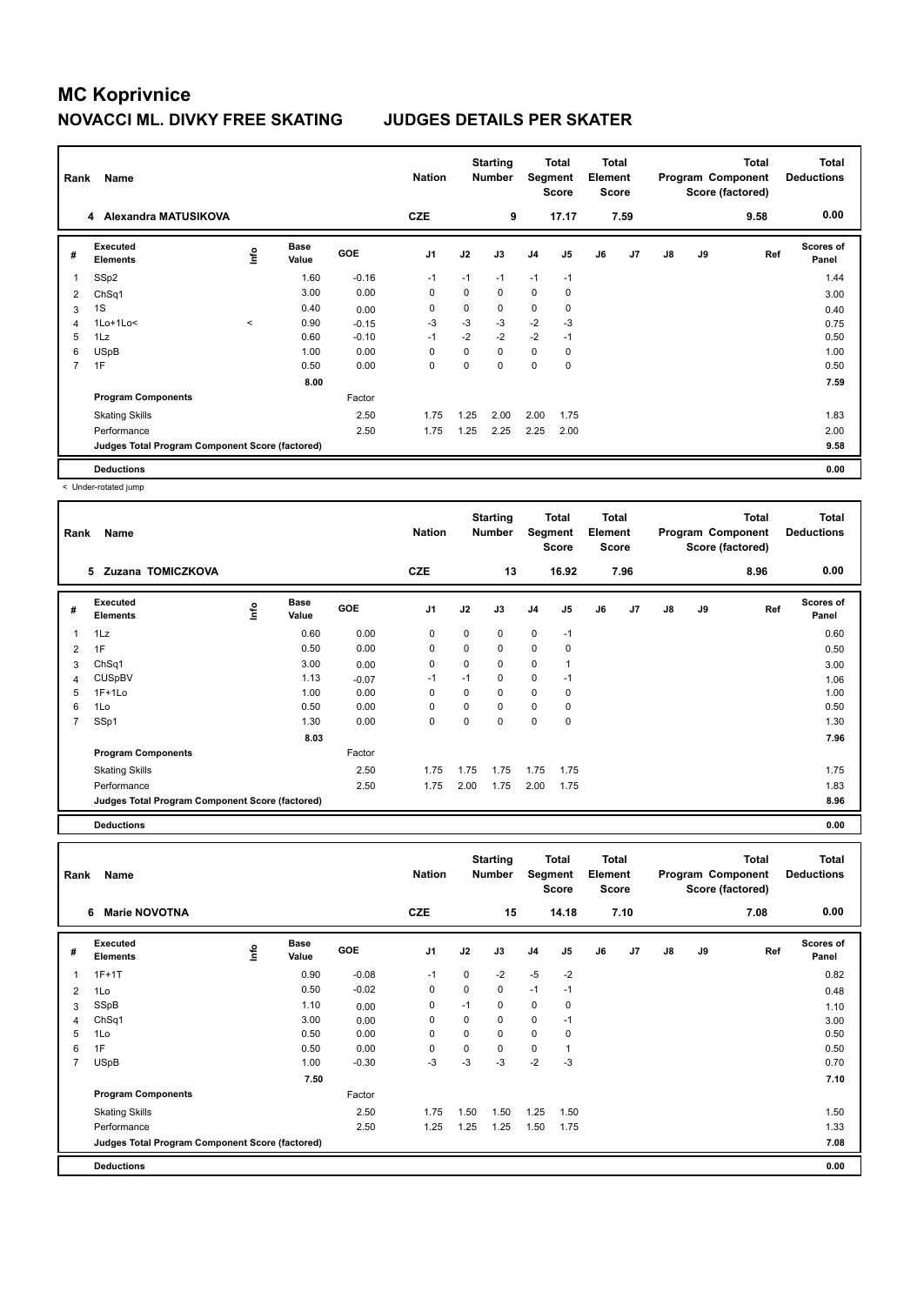| Rank           | Name                                            |   |                      |            | <b>Nation</b>            |      | <b>Starting</b><br><b>Number</b> |                | <b>Total</b><br>Segment<br><b>Score</b> | <b>Total</b><br>Element<br><b>Score</b> |      |               |    | <b>Total</b><br>Program Component<br>Score (factored) | <b>Total</b><br><b>Deductions</b> |
|----------------|-------------------------------------------------|---|----------------------|------------|--------------------------|------|----------------------------------|----------------|-----------------------------------------|-----------------------------------------|------|---------------|----|-------------------------------------------------------|-----------------------------------|
|                | <b>Klara CHOVANECKOVA</b><br>7                  |   |                      |            | <b>CZE</b>               |      | 4                                |                | 13.72                                   |                                         | 5.36 |               |    | 8.36                                                  | 0.00                              |
| #              | <b>Executed</b><br><b>Elements</b>              | e | <b>Base</b><br>Value | <b>GOE</b> | J <sub>1</sub>           | J2   | J3                               | J <sub>4</sub> | J5                                      | J6                                      | J7   | $\mathsf{J}8$ | J9 | Ref                                                   | <b>Scores of</b><br>Panel         |
| 1              | 1T                                              |   | 0.40                 | 0.00       | 0                        | 0    | $\mathbf 0$                      | $\mathbf 0$    | $\mathbf 0$                             |                                         |      |               |    |                                                       | 0.40                              |
| $\overline{2}$ | 1S                                              |   | 0.40                 | $-0.01$    | 0                        | 0    | $\mathbf 0$                      | $-1$           | $-1$                                    |                                         |      |               |    |                                                       | 0.39                              |
| 3              | SSp                                             |   | 0.00                 | 0.00       | $\overline{\phantom{a}}$ | ٠    | $\overline{\phantom{a}}$         | $\overline{a}$ |                                         |                                         |      |               |    |                                                       | 0.00                              |
| 4              | 1S                                              |   | 0.40                 | $-0.03$    | 0                        | $-1$ | -2                               | 0              | $-1$                                    |                                         |      |               |    |                                                       | 0.37                              |
| 5              | <b>USpB</b>                                     |   | 1.00                 | $-0.20$    | $-2$                     | $-2$ | $-2$                             | $-2$           | $-1$                                    |                                         |      |               |    |                                                       | 0.80                              |
| 6              | 1T                                              |   | 0.40                 | 0.00       | $\Omega$                 | 0    | $\Omega$                         | $\mathbf 0$    | 0                                       |                                         |      |               |    |                                                       | 0.40                              |
| $\overline{7}$ | ChSq1                                           |   | 3.00                 | 0.00       | 0                        | 0    | $\mathbf 0$                      | $-1$           | 0                                       |                                         |      |               |    |                                                       | 3.00                              |
|                |                                                 |   | 5.60                 |            |                          |      |                                  |                |                                         |                                         |      |               |    |                                                       | 5.36                              |
|                | <b>Program Components</b>                       |   |                      | Factor     |                          |      |                                  |                |                                         |                                         |      |               |    |                                                       |                                   |
|                | <b>Skating Skills</b>                           |   |                      | 2.50       | 1.50                     | 1.25 | 1.75                             | 1.75           | 1.75                                    |                                         |      |               |    |                                                       | 1.67                              |
|                | Performance                                     |   |                      | 2.50       | 1.50                     | 1.25 | 1.75                             | 1.75           | 2.00                                    |                                         |      |               |    |                                                       | 1.67                              |
|                | Judges Total Program Component Score (factored) |   |                      |            |                          |      |                                  |                |                                         |                                         |      |               |    |                                                       | 8.36                              |
|                | <b>Deductions</b>                               |   |                      |            |                          |      |                                  |                |                                         |                                         |      |               |    |                                                       | 0.00                              |
|                |                                                 |   |                      |            |                          |      |                                  |                |                                         |                                         |      |               |    |                                                       |                                   |
| Rank           | Name                                            |   |                      |            | <b>Nation</b>            |      | <b>Starting</b><br><b>Number</b> |                | <b>Total</b><br>Segment<br><b>Score</b> | <b>Total</b><br>Element<br><b>Score</b> |      |               |    | <b>Total</b><br>Program Component<br>Score (factored) | <b>Total</b><br><b>Deductions</b> |

|                |                                                 |                          |               |         |                |             |      |                | <b>Score</b>   | <b>Score</b> |      |    |    | Score (factored) |                           |
|----------------|-------------------------------------------------|--------------------------|---------------|---------|----------------|-------------|------|----------------|----------------|--------------|------|----|----|------------------|---------------------------|
|                | <b>Marie STEBLOVA</b><br>8                      |                          |               |         | <b>CZE</b>     |             | 6    |                | 12.62          |              | 6.32 |    |    | 7.30             | $-1.00$                   |
| #              | <b>Executed</b><br><b>Elements</b>              | lnfo                     | Base<br>Value | GOE     | J <sub>1</sub> | J2          | J3   | J <sub>4</sub> | J <sub>5</sub> | J6           | J7   | J8 | J9 | Ref              | <b>Scores of</b><br>Panel |
| 1              | <b>USpB</b>                                     |                          | 1.00          | 0.00    | 0              | $\mathbf 0$ | $-1$ | $\mathbf 0$    | 0              |              |      |    |    |                  | 1.00                      |
| 2              | 1Lze<                                           | $\overline{\phantom{a}}$ | 0.36          | $-0.15$ | $-3$           | $-5$        | $-4$ | $-4$           | -5             |              |      |    |    |                  | 0.21                      |
| 3              | 1Lo                                             |                          | 0.50          | 0.00    | 0              | $\mathbf 0$ | 0    | $\mathbf 0$    | 0              |              |      |    |    |                  | 0.50                      |
| 4              | SSp1                                            |                          | 1.30          | $-0.22$ | $-1$           | $-1$        | $-2$ | $-2$           | $-2$           |              |      |    |    |                  | 1.08                      |
| 5              | ChSq1                                           |                          | 3.00          | 0.00    | 0              | 0           | 0    | $\mathbf 0$    | $-1$           |              |      |    |    |                  | 3.00                      |
| 6              | $1$ Lo $+1$ T<<                                 | <<                       | 0.50          | $-0.15$ | $-4$           | $-3$        | $-3$ | $-3$           | -3             |              |      |    |    |                  | 0.35                      |
| $\overline{7}$ | 1Lze<                                           | $\overline{\phantom{a}}$ | 0.36          | $-0.18$ | $-5$           | $-5$        | $-5$ | $-5$           | $-5$           |              |      |    |    |                  | 0.18                      |
|                |                                                 |                          | 7.02          |         |                |             |      |                |                |              |      |    |    |                  | 6.32                      |
|                | <b>Program Components</b>                       |                          |               | Factor  |                |             |      |                |                |              |      |    |    |                  |                           |
|                | <b>Skating Skills</b>                           |                          |               | 2.50    | 1.50           | 1.50        | 1.25 | 1.25           | 1.75           |              |      |    |    |                  | 1.42                      |
|                | Performance                                     |                          |               | 2.50    | 1.50           | 1.50        | 1.50 | 1.50           | 1.50           |              |      |    |    |                  | 1.50                      |
|                | Judges Total Program Component Score (factored) |                          |               |         |                |             |      |                |                |              |      |    |    |                  | 7.30                      |
|                | <b>Deductions</b>                               |                          | Falls:        | $-1.00$ |                |             |      |                |                |              |      |    |    |                  | $-1.00$                   |

< Under-rotated jump << Downgraded jump e Wrong edge

| Rank | Name                                            |      |                      |            | <b>Nation</b>  |      | <b>Starting</b><br><b>Number</b> | Segment        | <b>Total</b><br><b>Score</b> | <b>Total</b><br>Element<br><b>Score</b> |      |               |    | <b>Total</b><br>Program Component<br>Score (factored) | Total<br><b>Deductions</b> |
|------|-------------------------------------------------|------|----------------------|------------|----------------|------|----------------------------------|----------------|------------------------------|-----------------------------------------|------|---------------|----|-------------------------------------------------------|----------------------------|
|      | Sofie MACOSKOVA<br>9                            |      |                      |            | <b>CZE</b>     |      | 1                                |                | 12.56                        |                                         | 5.46 |               |    | 7.10                                                  | 0.00                       |
| #    | Executed<br><b>Elements</b>                     | ١nfo | <b>Base</b><br>Value | <b>GOE</b> | J <sub>1</sub> | J2   | J3                               | J <sub>4</sub> | J <sub>5</sub>               | J6                                      | J7   | $\mathsf{J}8$ | J9 | Ref                                                   | <b>Scores of</b><br>Panel  |
| 1    | $1$ Lze $<<$                                    | <<   | 0.00                 | 0.00       |                |      |                                  |                | $\overline{\phantom{a}}$     |                                         |      |               |    |                                                       | 0.00                       |
| 2    | SSp1                                            |      | 1.30                 | $-0.09$    | $-1$           | $-1$ | 0                                | $\mathbf 0$    | $-1$                         |                                         |      |               |    |                                                       | 1.21                       |
| 3    | 1F<<                                            | <<   | 0.00                 | 0.00       |                |      |                                  |                |                              |                                         |      |               |    |                                                       | 0.00                       |
| 4    | ChSq1                                           |      | 3.00                 | $-0.50$    | $-1$           | $-1$ | $-1$                             | $-1$           | 0                            |                                         |      |               |    |                                                       | 2.50                       |
| 5    | $1S+1Lo$                                        |      | 0.90                 | $-0.05$    | 0              | $-1$ | $-1$                             | $-1$           | $-1$                         |                                         |      |               |    |                                                       | 0.85                       |
| 6    | <b>USpB</b>                                     |      | 1.00                 | $-0.10$    | $-1$           | $-1$ | $-1$                             | $-1$           | $-1$                         |                                         |      |               |    |                                                       | 0.90                       |
| 7    | 1F<<                                            | <<   | 0.00                 | 0.00       |                |      |                                  |                |                              |                                         |      |               |    |                                                       | 0.00                       |
|      |                                                 |      | 6.20                 |            |                |      |                                  |                |                              |                                         |      |               |    |                                                       | 5.46                       |
|      | <b>Program Components</b>                       |      |                      | Factor     |                |      |                                  |                |                              |                                         |      |               |    |                                                       |                            |
|      | <b>Skating Skills</b>                           |      |                      | 2.50       | 1.25           | 1.00 | 1.50                             | 1.50           | 1.75                         |                                         |      |               |    |                                                       | 1.42                       |
|      | Performance                                     |      |                      | 2.50       | 1.25           | 1.00 | 1.50                             | 1.75           | 1.50                         |                                         |      |               |    |                                                       | 1.42                       |
|      | Judges Total Program Component Score (factored) |      |                      |            |                |      |                                  |                |                              |                                         |      |               |    |                                                       | 7.10                       |
|      | <b>Deductions</b>                               |      |                      |            |                |      |                                  |                |                              |                                         |      |               |    |                                                       | 0.00                       |

<< Downgraded jump e Wrong edge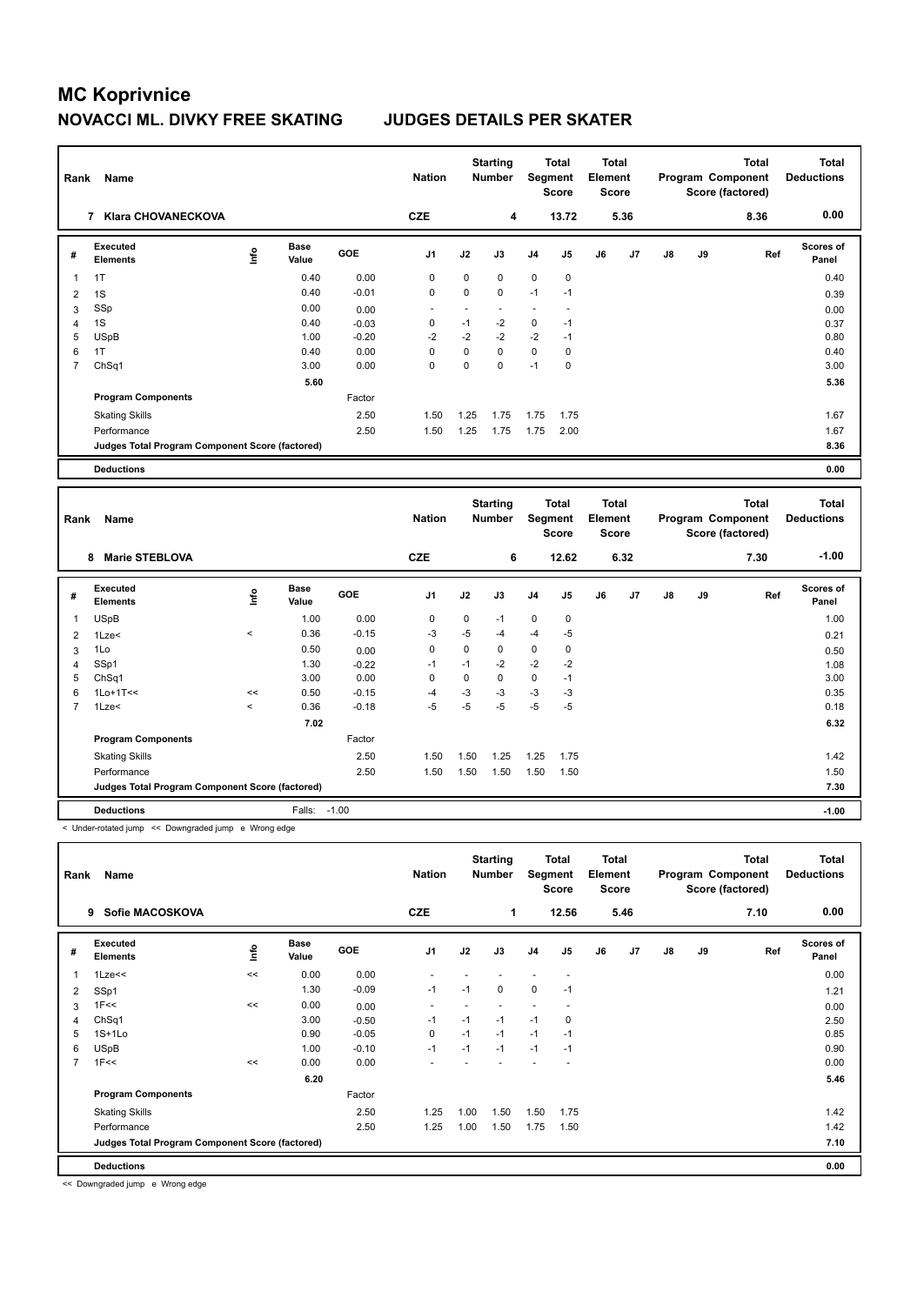| Rank           | Name                                            |      |                      |         | <b>Nation</b>  |                | <b>Starting</b><br><b>Number</b> |                | <b>Total</b><br>Segment<br>Score        | <b>Total</b><br>Element<br><b>Score</b> |      |               |    | <b>Total</b><br>Program Component<br>Score (factored) | <b>Total</b><br><b>Deductions</b> |
|----------------|-------------------------------------------------|------|----------------------|---------|----------------|----------------|----------------------------------|----------------|-----------------------------------------|-----------------------------------------|------|---------------|----|-------------------------------------------------------|-----------------------------------|
|                | <b>Andrea SENTIVAN</b><br>10                    |      |                      |         | <b>CZE</b>     |                | 10                               |                | 11.85                                   |                                         | 4.97 |               |    | 6.88                                                  | 0.00                              |
| #              | <b>Executed</b><br><b>Elements</b>              | lnfo | <b>Base</b><br>Value | GOE     | J1             | J2             | J3                               | J4             | J <sub>5</sub>                          | J6                                      | J7   | $\mathsf{J}8$ | J9 | Ref                                                   | Scores of<br>Panel                |
| $\overline{1}$ | 1S                                              |      | 0.40                 | 0.00    | $\mathbf 0$    | 0              | 0                                | 0              | $-1$                                    |                                         |      |               |    |                                                       | 0.40                              |
| $\overline{2}$ | 1F                                              |      | 0.50                 | $-0.10$ | $-1$           | $-2$           | $-2$                             | $-2$           | $-3$                                    |                                         |      |               |    |                                                       | 0.40                              |
| 3              | <b>USpB</b>                                     |      | 1.00                 | $-0.30$ | $-3$           | $-3$           | -3                               | $-3$           | $-4$                                    |                                         |      |               |    |                                                       | 0.70                              |
| 4              | 1S                                              |      | 0.40                 | $-0.01$ | $\mathbf 0$    | $-1$           | $\mathbf 0$                      | $-1$           | $\pmb{0}$                               |                                         |      |               |    |                                                       | 0.39                              |
| 5              | Ch <sub>Sq1</sub>                               |      | 3.00                 | $-0.17$ | $\mathbf 0$    | $-1$           | $\mathbf 0$                      | $\mathbf 0$    | $-2$                                    |                                         |      |               |    |                                                       | 2.83                              |
| 6              | 1F                                              |      | 0.50                 | $-0.25$ | $-5$           | $-5$           | -5                               | $-5$           | $-4$                                    |                                         |      |               |    |                                                       | 0.25                              |
| $\overline{7}$ | SSp                                             |      | 0.00                 | 0.00    |                |                |                                  |                | ä,                                      |                                         |      |               |    |                                                       | 0.00                              |
|                |                                                 |      | 5.80                 |         |                |                |                                  |                |                                         |                                         |      |               |    |                                                       | 4.97                              |
|                | <b>Program Components</b>                       |      |                      | Factor  |                |                |                                  |                |                                         |                                         |      |               |    |                                                       |                                   |
|                | <b>Skating Skills</b>                           |      |                      | 2.50    | 1.00           | 1.00           | 1.50                             | 1.50           | 1.75                                    |                                         |      |               |    |                                                       | 1.33                              |
|                | Performance                                     |      |                      | 2.50    | 1.25           | 1.00           | 1.50                             | 1.50           | 1.50                                    |                                         |      |               |    |                                                       | 1.42                              |
|                | Judges Total Program Component Score (factored) |      |                      |         |                |                |                                  |                |                                         |                                         |      |               |    |                                                       | 6.88                              |
|                |                                                 |      |                      |         |                |                |                                  |                |                                         |                                         |      |               |    |                                                       |                                   |
|                | <b>Deductions</b>                               |      |                      |         |                |                |                                  |                |                                         |                                         |      |               |    |                                                       | 0.00                              |
|                |                                                 |      |                      |         |                |                |                                  |                |                                         |                                         |      |               |    |                                                       |                                   |
| Rank           | <b>Name</b>                                     |      |                      |         | <b>Nation</b>  |                | <b>Starting</b><br>Number        |                | <b>Total</b><br>Segment<br><b>Score</b> | <b>Total</b><br>Element<br><b>Score</b> |      |               |    | <b>Total</b><br>Program Component<br>Score (factored) | <b>Total</b><br><b>Deductions</b> |
|                | <b>Simona HARVANKOVA</b><br>11                  |      |                      |         | <b>CZE</b>     |                | 3                                |                | 9.34                                    |                                         | 4.21 |               |    | 5.63                                                  | $-0.50$                           |
| #              | <b>Executed</b><br><b>Elements</b>              | lnfo | <b>Base</b><br>Value | GOE     | J <sub>1</sub> | J2             | J3                               | J4             | J <sub>5</sub>                          | J6                                      | J7   | J8            | J9 | Ref                                                   | Scores of<br>Panel                |
| $\overline{1}$ | <b>USpB</b>                                     |      | 1.00                 | $-0.07$ | 0              | $-1$           | 0                                | $-1$           | $-1$                                    |                                         |      |               |    |                                                       | 0.93                              |
| $\overline{2}$ | 1Lo<<                                           | <<   | 0.00                 | 0.00    | ÷.             | $\blacksquare$ | ä,                               | $\blacksquare$ | ä,                                      |                                         |      |               |    |                                                       | 0.00                              |
| 3              | $1S+1T<<$                                       | <<   | 0.40                 | $-0.15$ | $-4$           | $-4$           | -3                               | $-3$           | $-4$                                    |                                         |      |               |    |                                                       | 0.25                              |
| 4              | Ch <sub>Sq1</sub>                               |      | 3.00                 | $-0.33$ | $\mathbf 0$    | 0              | $-1$                             | $-1$           | $-2$                                    |                                         |      |               |    |                                                       | 2.67                              |
| 5              | 1Lo<<                                           | <<   | 0.00                 | 0.00    | $\overline{a}$ | ÷.             | L.                               | ÷.             | ÷.                                      |                                         |      |               |    |                                                       | 0.00                              |
| 6              | 1S                                              |      | 0.40                 | $-0.04$ | $-1$           | $-1$           | $-1$                             | $-1$           | 0                                       |                                         |      |               |    |                                                       | 0.36                              |
| $\overline{7}$ | SSp                                             |      | 0.00                 | 0.00    |                |                |                                  |                | ÷                                       |                                         |      |               |    |                                                       | 0.00                              |
|                |                                                 |      | 4.80                 |         |                |                |                                  |                |                                         |                                         |      |               |    |                                                       | 4.21                              |
|                | <b>Program Components</b>                       |      |                      | Factor  |                |                |                                  |                |                                         |                                         |      |               |    |                                                       |                                   |

<< Downgraded jump

| Rank           | Name                                            |             |                      |            | <b>Nation</b>            |      | <b>Starting</b><br>Number | Segment        | <b>Total</b><br>Score    | <b>Total</b><br>Element<br><b>Score</b> |      |               |    | <b>Total</b><br>Program Component<br>Score (factored) | <b>Total</b><br><b>Deductions</b> |
|----------------|-------------------------------------------------|-------------|----------------------|------------|--------------------------|------|---------------------------|----------------|--------------------------|-----------------------------------------|------|---------------|----|-------------------------------------------------------|-----------------------------------|
|                | Nela KORZONKOVA<br>12                           |             |                      |            | <b>CZE</b>               |      | 14                        |                | 8.35                     |                                         | 2.17 |               |    | 6.68                                                  | $-0.50$                           |
| #              | <b>Executed</b><br><b>Elements</b>              | <b>Info</b> | <b>Base</b><br>Value | <b>GOE</b> | J <sub>1</sub>           | J2   | J3                        | J <sub>4</sub> | J5                       | J6                                      | J7   | $\mathsf{J}8$ | J9 | Ref                                                   | <b>Scores of</b><br>Panel         |
| 1              | 1S                                              |             | 0.40                 | $-0.01$    | $-1$                     | $-1$ | $\mathbf 0$               | $\mathbf 0$    | $\mathbf 0$              |                                         |      |               |    |                                                       | 0.39                              |
| 2              | ChSq                                            |             | 0.00                 | 0.00       | $\overline{\phantom{a}}$ |      |                           |                | $\overline{\phantom{a}}$ |                                         |      |               |    |                                                       | 0.00                              |
| 3              | 1Lo                                             |             | 0.50                 | $-0.25$    | -5                       | $-5$ | $-5$                      | $-5$           | $-5$                     |                                         |      |               |    |                                                       | 0.25                              |
| 4              | SSp                                             |             | 0.00                 | 0.00       | $\overline{\phantom{a}}$ |      |                           |                |                          |                                         |      |               |    |                                                       | 0.00                              |
| 5              | 1Lo                                             |             | 0.50                 | $-0.07$    | $-1$                     | $-2$ | $-1$                      | $-1$           | $-2$                     |                                         |      |               |    |                                                       | 0.43                              |
| 6              | <b>USpB</b>                                     |             | 1.00                 | $-0.10$    | $-1$                     | $-1$ | $-3$                      | $-1$           | $-1$                     |                                         |      |               |    |                                                       | 0.90                              |
| $\overline{7}$ | $1S+1T<<$                                       | <<          | 0.40                 | $-0.20$    | $-5$                     | -5   | $-4$                      | $-5$           | $-5$                     |                                         |      |               |    |                                                       | 0.20                              |
|                |                                                 |             | 2.80                 |            |                          |      |                           |                |                          |                                         |      |               |    |                                                       | 2.17                              |
|                | <b>Program Components</b>                       |             |                      | Factor     |                          |      |                           |                |                          |                                         |      |               |    |                                                       |                                   |
|                | <b>Skating Skills</b>                           |             |                      | 2.50       | 0.75                     | 1.25 | 1.50                      | 1.50           | 1.50                     |                                         |      |               |    |                                                       | 1.42                              |
|                | Performance                                     |             |                      | 2.50       | 0.75                     | 1.25 | 1.25                      | 1.25           | 1.50                     |                                         |      |               |    |                                                       | 1.25                              |
|                | Judges Total Program Component Score (factored) |             |                      |            |                          |      |                           |                |                          |                                         |      |               |    |                                                       | 6.68                              |
|                | <b>Deductions</b>                               |             | Falls:               | $-0.50$    |                          |      |                           |                |                          |                                         |      |               |    |                                                       | $-0.50$                           |

Performance 2.50 1.00 0.75 1.25 1.25 1.00 1.08 1.08 1.08

**Deductions** Falls: -0.50 **-0.50 Judges Total Program Component Score (factored) 5.63**

<< Downgraded jump